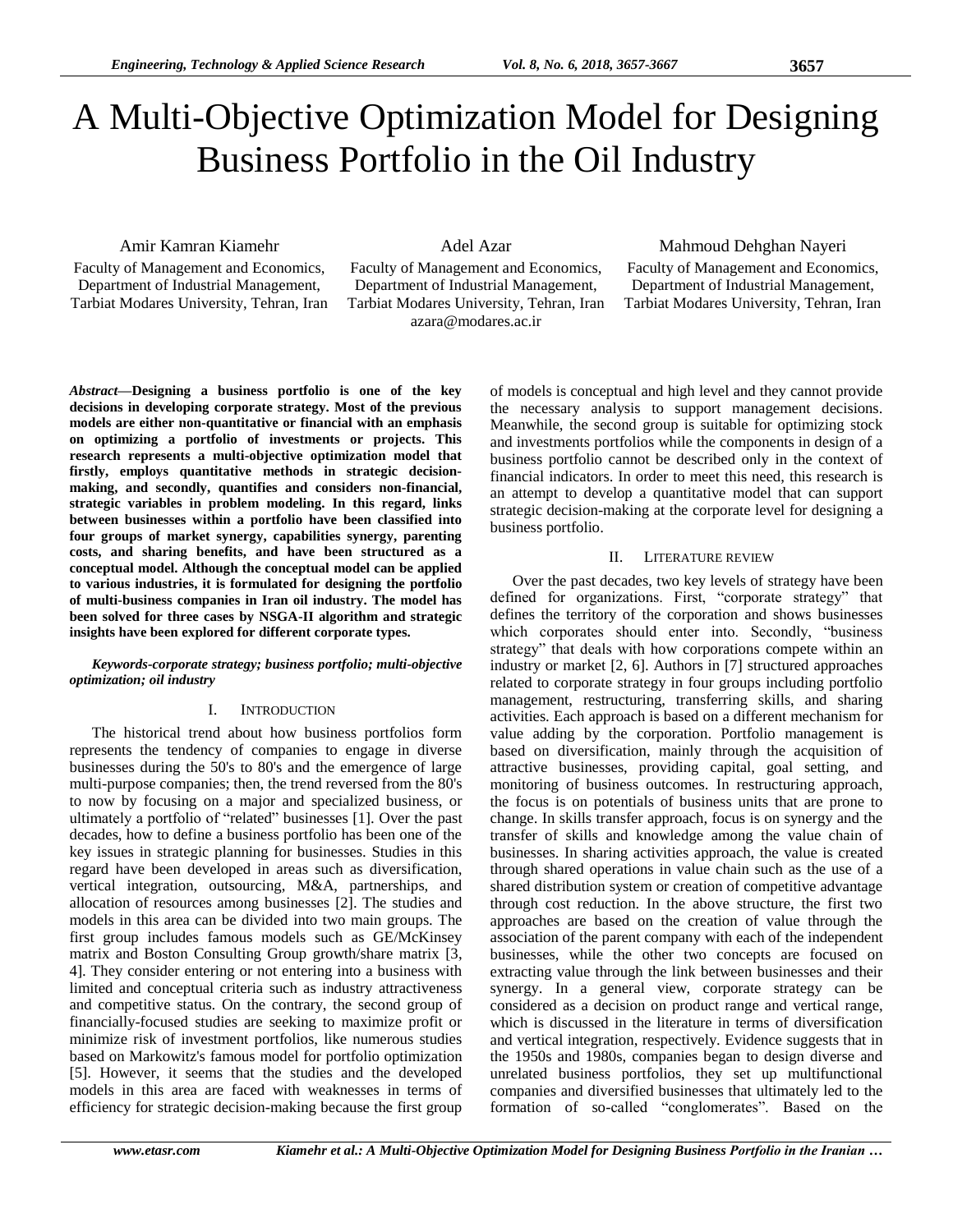experience, the above process was reversed from 1980, and in that period unprofitable businesses were left aside. Then, refocusing has once again been highlighted on major and specialized businesses or the formation of a portfolio of related businesses [2]. In some studies, it has been shown that the focus strategy has a positive impact on the corporate's value for shareholders, but some argue that corporate devaluation after diversification is due to the ownership of new businesses at lower prices during the diversification process [8]. Despite decades of debate in this area, portfolio design and issues like the amount of diversification and vertical integration are still at the heart of the attention of businesses and researchers [9-11]. The persistence of these questions is because of the fact that although there are evidence of failure of many diversification strategies in the age of diversification, there are still undeniable advantages for diversity including the possibility of growth (in the sense of going beyond the current industry's boundaries), risk reduction due to its distribution in a portfolio of businesses, savings by globalization, benefit of the parent company, and reaching an internal market [2, 12, 13]. It can be concluded that the effectiveness of diversification is subject to conditions [14, 15].

Moreover, importance and complexity of decision making on the business portfolio in various industries varies according to the volume of the required investment, the variety of components in the value chain, and the existing risks. In this regard, the oil industry can be ranked high. For example, in the field of exploration and production, decisions are very complex and risky due to the uncertainty and large number of factors involved. The selection of the optimal portfolio of projects in this section is influenced by diverse topics including corporate strategies and constraints, reservoir geology assessment, engineering data, economic forecasts, financial model, and regulatory aspects [16]. In this regard, mathematical optimization models have been widely developed for the oil industry by researchers. Author in [17] used genetic algorithm for optimizing portfolio in the oil and gas industry. In his model, the portfolio is composed of projects, not businesses. In other words, it is the investment portfolio of the oil company. He also argues the advantages of the portfolio theory for this purpose. It enables decision makers to consider set of available opportunities beyond merely examining the independent economic indicators of each project and approving or rejecting investment in it. It also gives them the opportunity to reach a portfolio of projects with maximum returns at a certain level of risk.

In general, mathematical optimization models offered for the oil industry can be classified into three strategic areas of portfolio selection, tactical planning such as production planning, and operation such as well optimization [18]. In this framework and given the complexity of decision making in the oil industry, portfolio design models have always been considered, used and developed [19, 20]. New tools such as the theory of real options have also been used for this purpose [21]. However, in previous researches on portfolio optimization, financial approaches based on Markowitz's foundation have been applied. In the oil industry, the use of portfolio concept and portfolio theory has focused primarily on portfolio selection methods for projects and assets. Hence, quantitative

models for designing a business portfolio that consider strategic concepts have not developed in this industry.

## III. DESIGNING MODEL

## *A. Conceptual Model*

In order to develop a model that provides the optimal business portfolio, we first need to determine the goals we are seeking for optimization. According to the existing literature and workshops organized by a focus group of experts, four main objectives were identified, namely maximum profitability, minimum investment, maximum growth and maximum profit robustness (minimum profitability risk). The first two objectives can be integrated as the economic value added (EVA) concept. Economic value added, one of the most widely used criteria in economic profitability models [22], is a good indicator of differentiation between portfolio with higher returns than lower returns [23]. Despite fundamental similarities, EVA provides better strategic and management illustration of economic returns for a company compared to NPV which is basically developed to model the profitability of a project [24]:

$$
EVA = \left(\frac{P}{C} - WACC\right) \times C\tag{1}
$$

In this equation, P is net operating profit after tax, C is invested capital, and WACC is weighted average cost of capital. Accordingly, it can be said that each of the businesses in the portfolio at each period creates an economic value added independently and this trend of value adding during the periods leads to growth and robustness. Based on existing literature, we formulate this cross-business impact as follows:

- 1. Capability synergy: A business in a portfolio can affect the level of capability in another business by different ways, such as sharing activities or utilizing existing knowledge and expertise.
- 2. Market share synergy: Participating in a business can change the market of another business. For example, creating a market for another business or prevent its presence in a market, because of legal constraints.
- 3. Parenting costs: Having a portfolio of businesses instead of an individual business can create costs such as overheads, management costs or so-called holding costs, which are called "parenting costs" in this research.
- 4. Sharing benefits: Engaging in a business can save money in the cost structure of another business, which is called "sharing benefits". These benefits can be realized in a variety of ways such as using shared resources or services, or increasing bargaining power with suppliers.

Therefore, we can present a high-level, conceptual model (Figure 1) in which the value creation of any business is a function of the revenue, cost, and profitability mechanisms of the business. These factors are independently influenced by the internal variables (capabilities) and the external variables (market) of each business, while being systematically affected by the link between the businesses in the fourfold form above.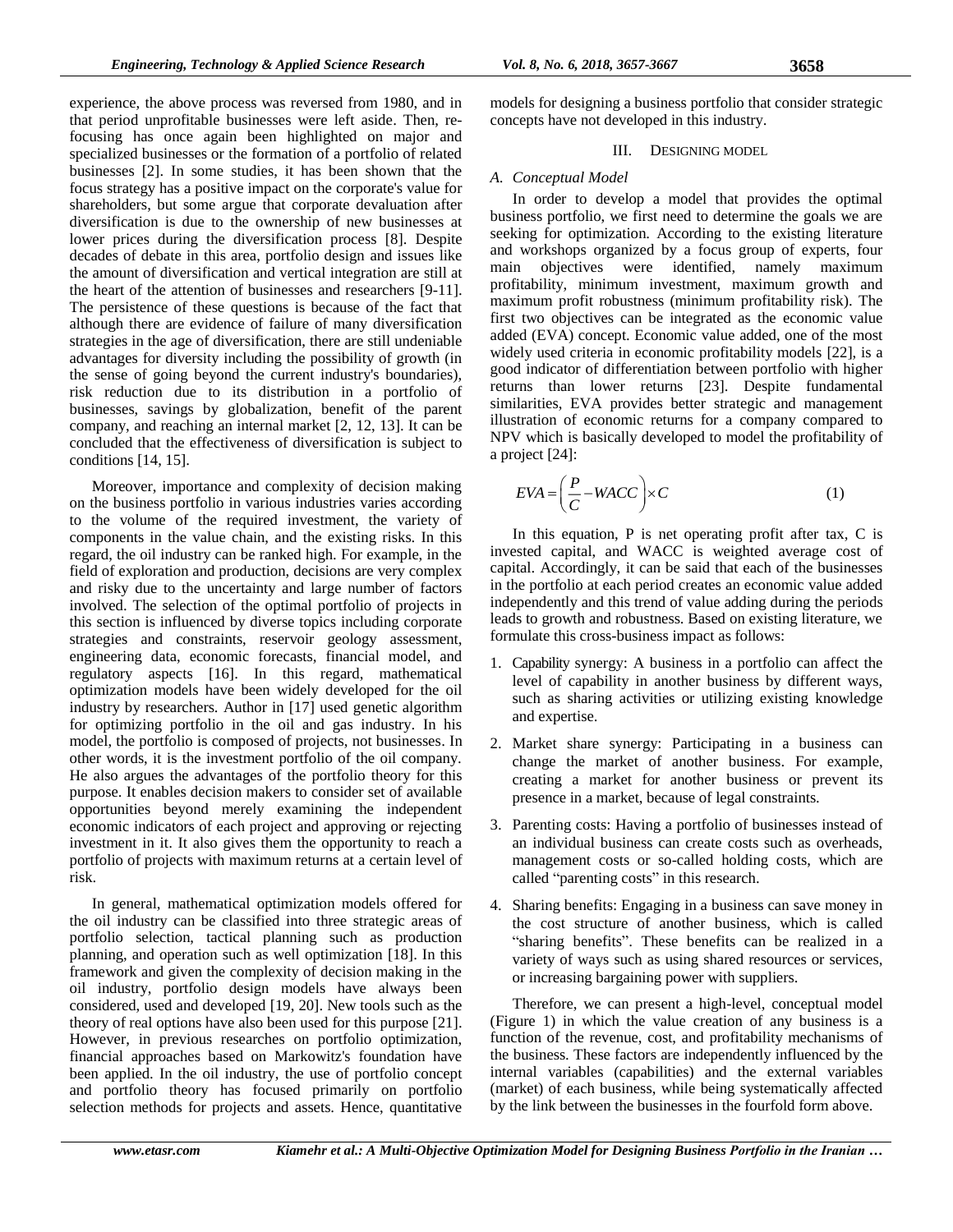

Now, if *x* represents the presence or absence in a business, the above model can be formulated for business *i* in the period *t*  in the form of the following mathematical relations:

$$
Max Z_1 = f(EVA_{i,t})
$$
 (2)

$$
Max Z_2 = f\left(\frac{dE_{i,t}}{dt}\right) \tag{3}
$$

$$
Min Z_3 = f(\sigma_{P_{i,j}}^2)
$$
\n(4)

$$
EVA_{i,t} = f(P_{i,t}, I_{i,t})
$$
\n(5)

$$
P_{i,t} = f\left(E_{i,t}, C_{i,t}\right) \tag{6}
$$

$$
E_{i,t} \text{ and } C_{i,t} = f\left(I_{i,t}, S, CB, PC, SB\right) \tag{7}
$$

$$
S, CB, PC, SB = f(G)
$$
\n<sup>(8)</sup>

$$
G = f(x_j) \tag{9}
$$

#### *B. Structuring Industry Businesses*

According to existing literature [25-27], industry evidence, and expert opinions, a structure for oil industry businesses is presented at three levels in Figure 2.



Fig. 2. Three-level structure for value chain of oil industry businesses

#### *C. Modeling Level-1 Businesses*

For modeling development and production business, a simplified model of Iran's new oil contracts, known as IPC, is considered. In this model, the contract period for a field is 20 years, during which the development of the field will take place over a period of 5 years, after which there will be three 5-year periods equal to 15 years of production. Capital expenditures related to the development period will be repaid by the National Oil Company during the operation period (with a delay of 5 years) including financial costs. Operating costs are repaid on an annual basis, and the oil company will receive a certain amount of remuneration (reward) per barrel of production. In refining business, we consider five years as construction (or acquisition) period as well, while having 25 years (5 periods) of operation. We assume that there is no competition to obtain the license for investment in these two businesses of level-1. Since this research seeks to model a business and not a project, we consider another type of costs as indirect costs of a business in the model. It includes non-project costs such as costs for administration or key personnel of the headquarters.

| TABLE I. |  |  |  |  | <b>MODEL VARIABLES FOR LEVEL-1 BUSINESSES</b> |
|----------|--|--|--|--|-----------------------------------------------|
|----------|--|--|--|--|-----------------------------------------------|

| <b>Description</b>                                      | <b>Variable</b>    |
|---------------------------------------------------------|--------------------|
| Investment in business i in period t                    | $CX_{i,t}$         |
| Increase in oil production capacity in period t         | $u_{t}$            |
| Oil production in period t                              | U,                 |
| Increase in refining capacity in period t               | $q_t$              |
| Production of refining products in period t             | $\boldsymbol{q}_t$ |
| Rewards of oil production (remuneration) in period t    | $\boldsymbol{R}_t$ |
| Direct costs of refinery operation in period t          | $OX_t$             |
| Income from business i in period t                      | $E_{i,t}$          |
| Indirect business costs i                               | $IC_{i,t}$         |
| Profit by business i in period t                        | $P_{i,t}$          |
| Future potential benefits from investment in business i | $P^I$              |
| Economic value added from business i in period t        |                    |

In development and production, if *cx* dollars is needed to increase production capacity for a barrel per day, with *CB1* as the capabilities level of the company in this business (which is defined in the range of 0 to 1 and its average is the normal capability in the industry), we will have:

$$
u_t = \frac{(CB_1 + .5).CX_{1,t}}{cx}
$$
 (10)

The power relationship is used to estimate the amount of investment required to build a refinery. It is widely applied to estimate initial investment costs for a refinery based on investment and capacity of a reference refinery [28]. According to this equation, if  $C_0$  is regarded as the amount of investment to build a sample refinery with an annual capacity of  $Q_0$  while we have company's capability (*CB2*), then:

$$
q_{t} = (CB_{2} + .5).Q_{0}.06 \sqrt{\frac{CX_{2,t}}{C_{0}}}
$$
 (11)

The production capacity added in each period will be achieved not in that period but in future periods. Therefore, the amount of oil produced and refined product in each period is:

$$
U_t = \sum_{i=t-3>0}^{t-1} u_i
$$
 (12)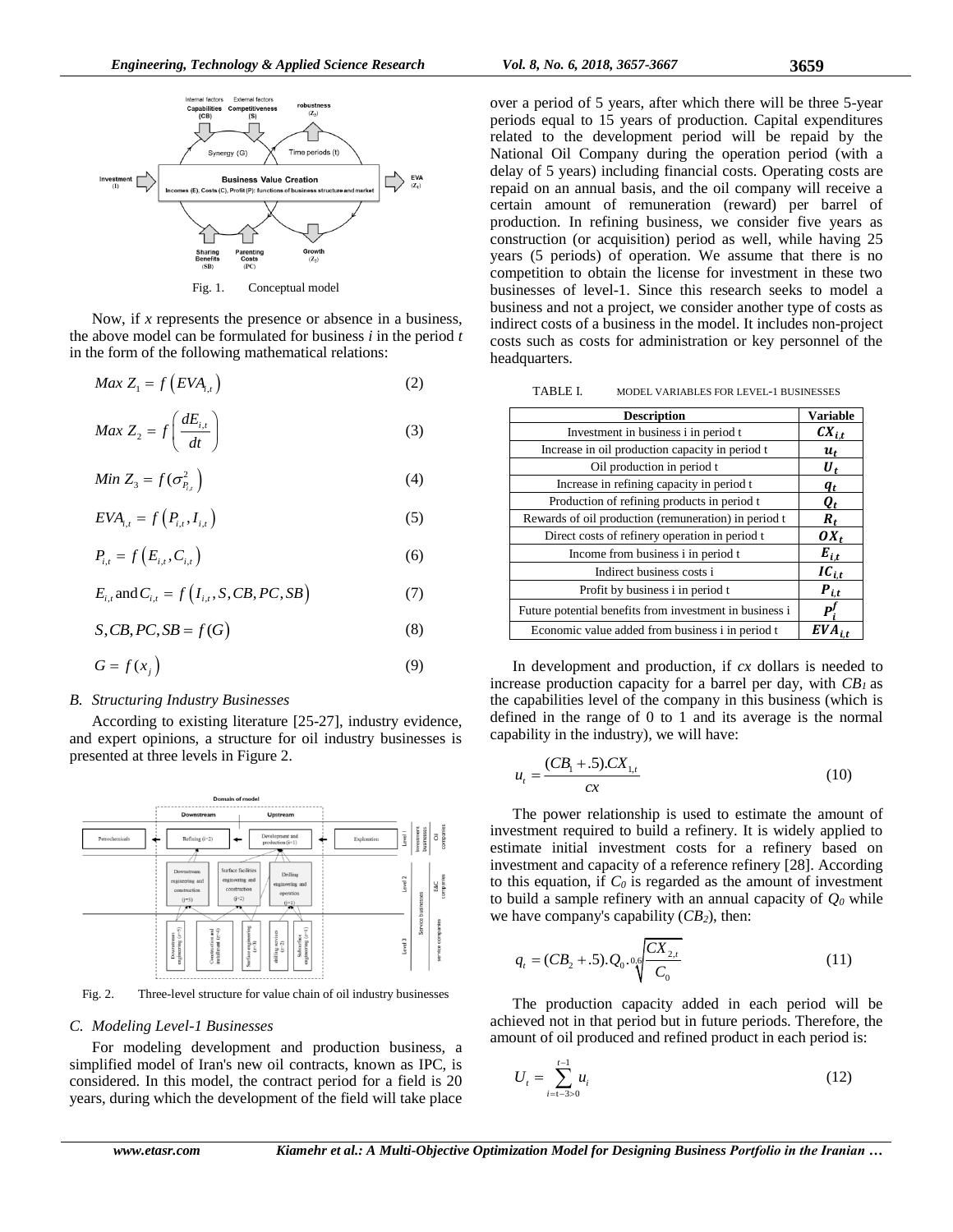$$
Q_i = \sum_{i=t-5>0}^{t-1} q_i
$$
 (13)

In the contracts described for development and production, the corporate's profits in each period are equivalent to *f* dollars reward per barrel of oil production:

$$
R_t = (5*365).f.U_t
$$
 (14)

In refining business, income is equal to the sales of refined products. If *p* is the weighted average price of the corporate's refined products, by assuming 330 days of operation annually, we have:

$$
E_{2,t} = (5*330)Q_t \cdot p_t^o \tag{15}
$$

In development and production, the investment and the operating costs are both reimbursed by the National Iranian Oil Company, therefore, they are eliminated from the model calculations. In the refining business, the operating costs, which mainly include cost of feed, fuel, catalysts, etc. are directly related to the amount of refined products produced per period. Therefore, if we assume that the production of a barrel of petroleum products costs *ox* dollars, operation cost in each period can be calculated considering the level of corporate's capability in refining business:

$$
OX_{2,t} = \frac{(5*330)\alpha x \cdot Q_t}{(CB_2 + .5)}
$$
 (16)

Meanwhile, indirect costs are affected by both production/operation and development of fields or new refineries. Therefore, they could be considered as a function of income or profits in each period (*a<sup>i</sup>* dollar per barrel), the volume of investments in development (*b<sup>i</sup>* dollars per investment dollar), and fixed costs of the business (*ci*).

$$
IC_{1,t} = \frac{x_1}{(CB_1 + .5)} (a_1R_t + b_1CX_{1,t} + c_1)
$$
 (17)

$$
IC_{2,t} = \frac{x_2}{(CB_2 + .5)} (a_2 E_{2,t} + b_2 CX_{2,t} + c_2)
$$
 (18)

In these equations, *c<sup>i</sup>* represents the costs involved in having an operating business, regardless of contracts and projects such as cost of key personnel, buildings, etc. Now we can calculate the business profits of development and production in each period:

$$
IC_{1,t} = \frac{x_1}{(CB_1 + .5)} (a_1R_t + b_1CX_{1,t} + c_1)
$$
 (19)

$$
P_{2,t} = E_t - OX_{2,t} - IC_{2,t}
$$
 (20)

Therefore, the economic value added is:

$$
EVA_{i,t} = P_{i,t} - WACC_t.CX_{i,t}
$$
 (21)

In addition, it should be noted that a part of investments in the 20-year period of the model, leads to future production in years after the problem period. Hence, at the end of the 20th year, potential future profits have been generated in addition to the profits received. If the average profitability per production over the 20 years is calculated and called *pi*, we assume that profitability for production in future periods will continue according to such average. By discounting future profits with the rate of *WACCt*, we will have:

$$
\overline{p}_1 = \frac{\sum_{t=1}^4 P_{1,t}}{\sum_{t=1}^4 U_t} \tag{22}
$$

$$
\overline{p}_2 = \frac{\sum_{t=1}^4 P_{2,t}}{\sum_{t=1}^4 Q_t}
$$
\n(23)

$$
P_1^f = \sum_{t=5}^7 \frac{\overline{p}_1 U_t}{(1 + WACC_t)^t}
$$
 (24)

$$
P_2^f = \sum_{t=5}^{9} \frac{\overline{p}_2 Q_t}{(1 + WACC_t)^t}
$$
 (25)

#### *D. Modeling Level-2 and Level-3 Businesses*

**www.etasr.com/silential/interferent states (13)** Now **King the Controlline interferences and products are the computered interferences and products are the computered interferences and products are the interferences poi** While investment is a key function in level-1 businesses, in level-2 and level-3 businesses that are contracting and service businesses, investment is not essential. In these businesses, the cash flow depends on the company's contracts and invoices. Nevertheless, drilling services (*k*=2) and construction and installation (*k*=4) are "equipment-based". Therefore, investing in machines and equipment is required in mentioned businesses. The variables for each business in level-2  $(j=1-3)$ and level-3 (*k*=1-5) are defined in Table II.

| <b>Description</b>               |             | <b>Variable</b>         |
|----------------------------------|-------------|-------------------------|
|                                  | Level-2     | Level-3                 |
| Investment in period $t$         |             | $K_{k,t}''$             |
| Income in period $t$             | $E'_{j,t}$  | $E_{k,t}''$             |
| Direct costs in period $t$       | $IC'_{j,t}$ | $IC''_{k,t}$            |
| Indirect costs in period $t$     | $DC'_{i,t}$ | $\overline{DC_{k,t}''}$ |
| Profit in period $t$             | $P_{i.t.}$  | $P_{i,t}$               |
| Economic value added in period t | $EVA_{it}$  | $EVA$ <sub>i.t</sub>    |

TABLE II. MODEL VARIABLES FOR LEVEL-2 AND LEVEL-3 BUSINESSES

If we show the total market value of business *j* in period *t* as  $M'_{j,t}$  and the total market value of business *k* in period t as  $M''_{j,t}$ *,* we will have:

$$
E_{j,t} = y_j M_{j,t} S_j (CB_j + .5)
$$
 (26)

$$
E_{k,t}^{'} = z_k M_{k,t}^{'} S_k^{'} (CB_k^{'} + .5)
$$
 (27)

where  $S'$ <sup>*j*</sup> and  $S''$ <sup>*j*</sup> represent the corporate's potential market share (percentages) in business *j* and *k*, which is affected by the market conditions, the number of competitors and the intensity of the competition. Since service contracts are often awarded competitively through tenders, all this potential market share is not actualized. Indeed, the corporate's capability in a business (*CB'<sup>k</sup>* and *CB''j*) is a determinant factor in this regard. Therefore, in the above relation,  $S_i$  and  $S_i$ <sup>'</sup> $k$  indicate the effect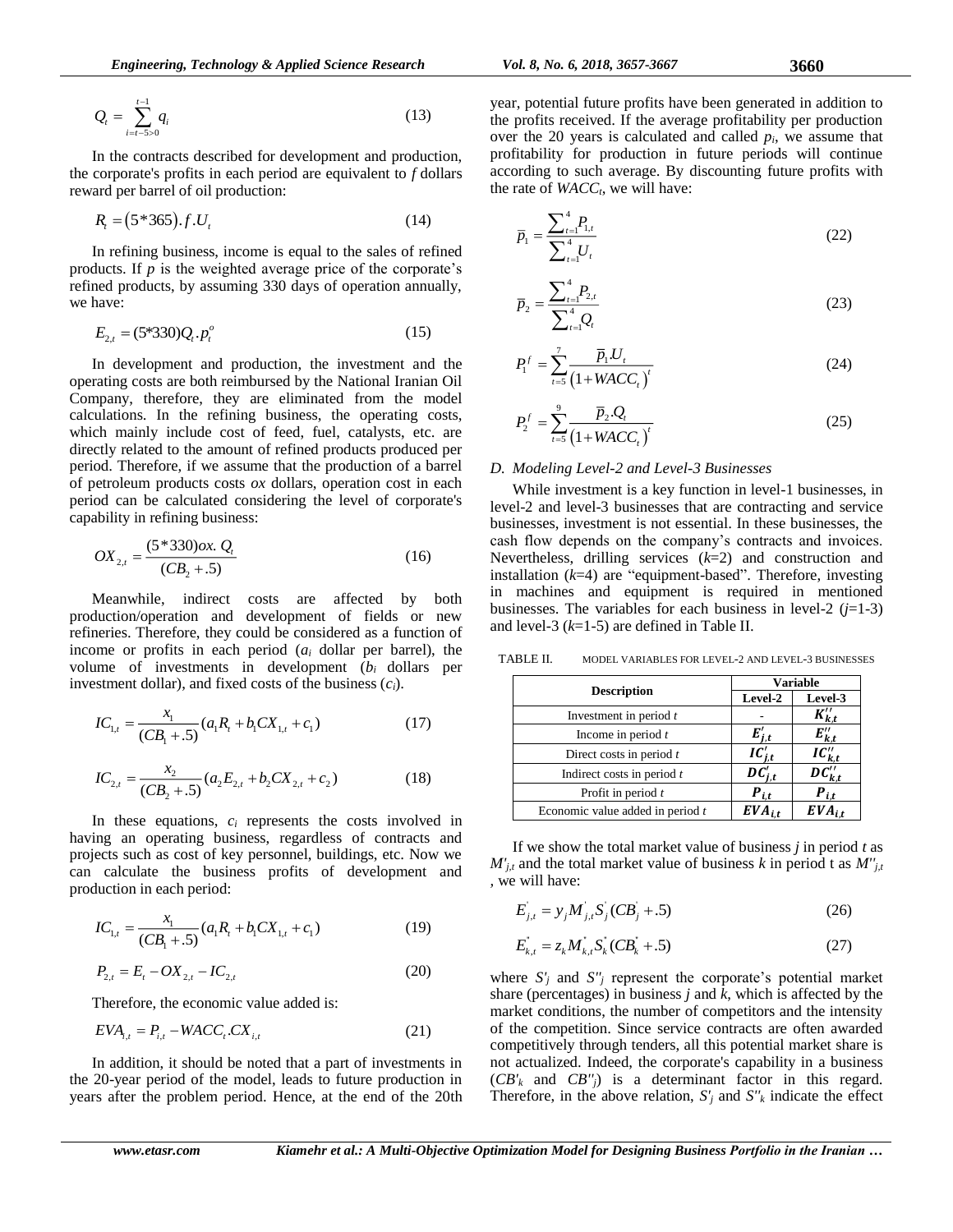of external factors outside the control of the company. *CB'<sup>j</sup>* and  $CB''$ <sub>*k*</sub> represent the effects of internal factors such as bid prices on tenders, capabilities, competitive advantage, and so on. We also assume that each business has a specific profit margin (*m'<sup>j</sup>* and  $m'_{k}$ ), which is the remainder of the contract after deducting direct costs. Thus, we have the direct costs:

$$
DC'_{j,t} = \frac{(1-m_j)}{(CB_j + .5)} E'_{j,t}
$$
 (28)

$$
DC_{k,t} = \frac{\left(1 - m_k^*\right)}{\left(CB_k^* + .5\right)} E_{k,t} \tag{29}
$$

Indirect costs of a business are a function of the amount of contracts in hand (*a'* and *a''* dollars per each dollar of contract value) as an indicator of current workload of the corporate. In case of equipment-based businesses, it is also a function of inhand equipment (*b''* dollars per each dollar of investment in equipment) as an indicator of business size and related maintenance costs:

$$
IC_{j,t} = \frac{y_j}{(CB_j + .5)} (a'E_{j,t} + c') \tag{30}
$$

$$
IC_{k,t}^{\dagger} = \frac{z_k}{(CB_k^* + .5)} (a^{\dagger} E_{k,t}^{\dagger} + b^{\dagger} K_{k,t}^{\dagger} + c^{\dagger})
$$
 (31)

where *c'* and *c''* indicate the fixed costs that occur regardless of having a contract during a period only because of the presence of that business, such as the cost of key personnel and staff. Based on the above, the profit could be calculated as:

$$
P_{j,t} = E_{j,t} - DC_{j,t} - IC_{j,t}
$$
 (32)

$$
P_{k,t}^{\dagger} = E_{k,t}^{\dagger} - DC_{k,t}^{\dagger} - IC_{k,t}^{\dagger}
$$
 (33)

and for economic value added:

$$
EVA_{j,t} = P_{j,t} \tag{34}
$$

$$
EVA_{k,t}^{\dagger} = P_{k,t}^{\dagger} - WACC_t.K_{k,t}^{\dagger}
$$
 (35)

## *E. Synergy of Businesses*

So far, the model has been developed by considering businesses independent. However, the link and synergy between them is a decisive factor in portfolio design. In other words, adopting a systematic look at the portfolio of businesses suggests that being or not being in a business can affect parameters of another business. If  $cb_i$ ,  $cb'_i$  and  $cb''_k$  are independent capability parameters in each business of level 1, 2 and 3, adopting a system approach means that being in an business can lead to an increase or decrease in the capability level of another business. If *CBi*, *CB'<sup>j</sup>* and *CB''<sup>k</sup>* are respectively the variables relating to the corporate's capabilities in each three level businesses, we define:  $\mu_{m,p,n,q}^{Cb} \in [-1,1]$  as the capability impact factor of business *m* from level *p* on business *n* from level *q.* Now, the effect of all other businesses on business *n* of the level  $q$  could be shown by the "capability" synergy function" for business *n* of level *q* which is defined as:

$$
G_{n,q}^{Cb} = \frac{\sum_{i=1}^{2} x_i \cdot \mu_{i,1,n,q}^{Cb} + \sum_{j=1}^{3} y_j \cdot \mu_{j,2,n,q}^{Cb} + \sum_{k=1}^{5} z_k \cdot \mu_{k,3,n,q}^{Cb}}{\sum_{i=1}^{3} x_i + \sum_{j=1}^{3} y_j + \sum_{k=1}^{5} z_k} \tag{36}
$$

Therefore, we will have:

$$
CB_i = cb_i.(1 + G_{i,1}^{Cb})
$$
\n(37)

$$
CB_j = cb_j.(1 + G_{j,2}^{Cb})
$$
\n(38)

$$
CB_{k}^{''}=cb_{k}^{''}.(1+G_{k,3}^{Cb})
$$
\n(39)

Having the above mentioned function, corporate's capability level in a business that was considered as an independent parameter is now modified by considering the synergistic effect of other businesses in the portfolio. In the same way, if the parameters  $s_i$ ,  $s'_j$  and  $s''_k$  are the potential market share in each business of level 1, 2 and 3, adopting a system approach and considering the presence in other businesses can lead to an increase or decrease in this share and a change in the market position. If  $S_i$ ,  $S'_i$ , and  $S''_k$  are respectively the variables indicating potential market share in each of the level 1, 2 and 3 businesses, by considering the link between businesses in a portfolio, we define:  $\mu_{m,p,n,q}^{S} \in [-1,1]$ as the market impact factor of business *m* from the level *p* on business *n* from level *q.* Meanwhile, we can define the "market

synergy function" for business *n* from level *q* as:  
\n
$$
G_{n,q}^{S} = \frac{\sum_{i=1}^{2} x_i \mu_{i,1,n,q}^{S} + \sum_{j=1}^{3} y_j \mu_{j,2,n,q}^{S} + \sum_{k=1}^{5} z_k \mu_{k,3,n,q}^{S}}{\sum_{i=1}^{3} x_i + \sum_{j=1}^{3} y_j + \sum_{k=1}^{5} z_k}
$$
\n(40)

$$
S_i = s_i (1 + G_{i,1}^S)
$$
\n(41)

$$
S_j = s_j (1 + G_{j,2}^s)
$$
\n(42)

$$
S_k^{\dagger} = s_k^{\dagger} (1 + G_{k,3}^S) \tag{43}
$$

#### *F. Parenting Cost and Sharing Benefits*

By establishing a portfolio of businesses, new overhead costs, called "parenting costs", are generated. Since these costs have a direct relation to size of the corporate and its operation, we can estimate them as a percentage (*h*) of the total income:

$$
PC_{t} = h \left( \sum_{i=1}^{2} E_{i,t} + \sum_{j=1}^{3} E'_{j,t} + \sum_{k=1}^{5} E^{\dagger}_{k,t} \right)
$$
(44)

Moreover, given that these costs are mainly spent on strategic management, financial management, audits and controls, etc., we distribute it equally among active businesses:

$$
PC_{i,t} = \frac{x_i.PC_t}{\sum_{i=1}^3 x_i + \sum_{j=1}^3 y_j + \sum_{k=1}^5 z_k}
$$
(45)

$$
PC'_{j,t} = \frac{y_j \cdot PC_t}{\sum_{i=1}^3 x_i + \sum_{j=1}^3 y_j + \sum_{k=1}^5 z_k}
$$
(46)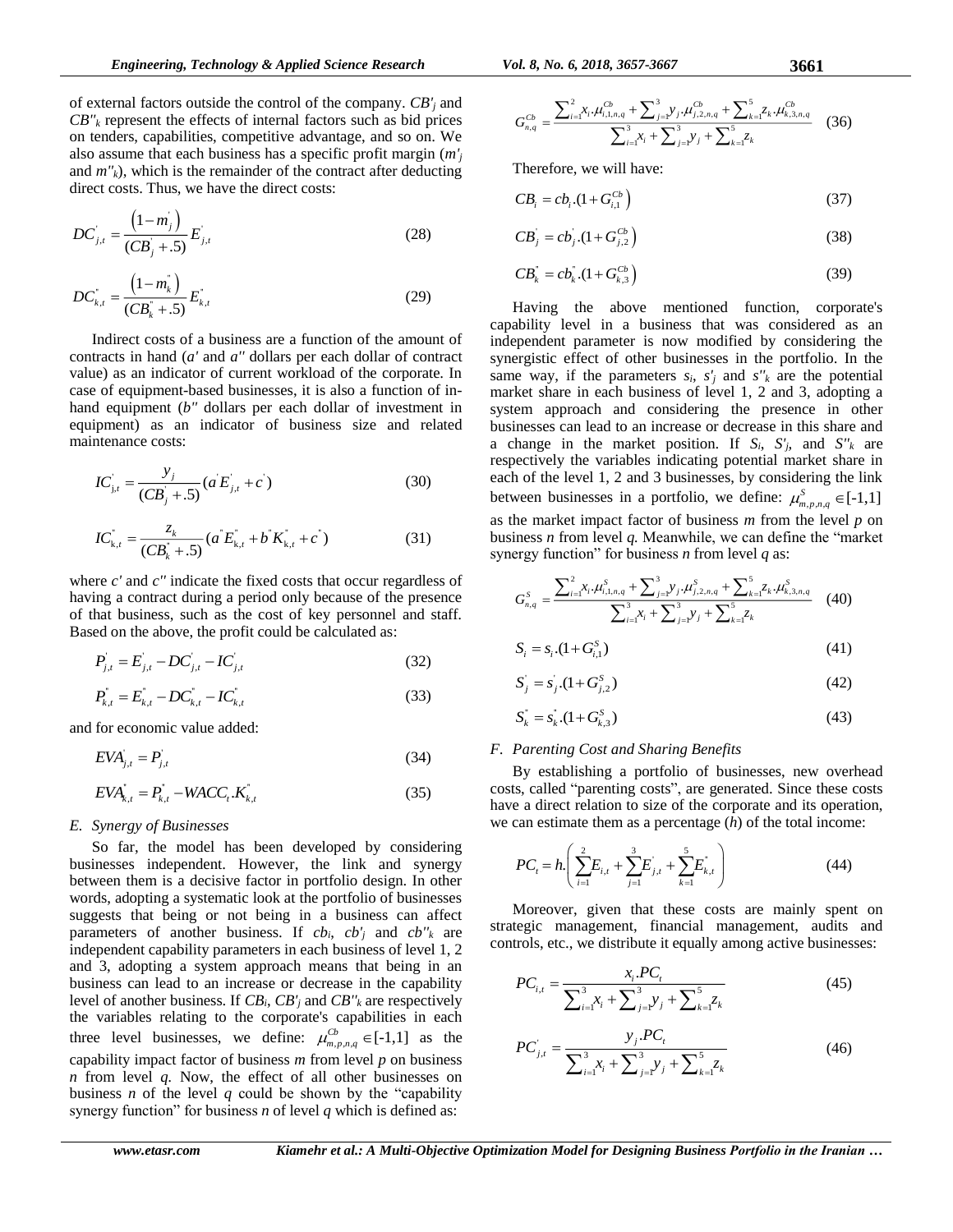$$
PC_{k,t}^{'} = \frac{z_k \cdot PC_t}{\sum_{i=1}^3 x_i + \sum_{j=1}^3 y_j + \sum_{k=1}^5 z_k}
$$
(47)

Conversely, by forming a business portfolio, it is possible to share costs among some businesses. For this purpose, we define  $\mu_{m,p,n,q}^{Sb} \in [-1,1]$  as the sharing impact factor between business *m* at level *p* with business *n* at level *q.* Now, we define the "sharing benefit function" for business *n* from level *q* as:

$$
G_{n,q}^{SB} = \frac{\sum_{i=1}^{2} x_i \cdot \mu_{i,1,n,q}^{SB} + \sum_{j=1}^{3} y_j \cdot \mu_{j,2,n,q}^{SB} + \sum_{k=1}^{5} z_k \cdot \mu_{k,3,n,q}^{SB}}{\sum_{i=1}^{3} x_i + \sum_{j=1}^{3} y_j + \sum_{k=1}^{5} z_k} (48)
$$

To apply the benefits of cost sharing into the model, we assume that the cost-sharing function decreases the indirect costs of each business in each period. Since this cost sharing cannot be unlimited and must include a part of indirect costs, we restrict it to a  $\theta$  percentage of indirect costs. Therefore, we will have:

$$
SB_{i,t} = Min(G_{i,1}^{Sb}, \theta) \cdot IC_{i,t}
$$
 (49)

$$
SB_{j,t} = Min(G_{j,2}^{Sb}, \theta) \cdot IC_{j,t} \tag{50}
$$

$$
SB_{k,t}^{\dagger} = Min(G_{k,3}^{Sb}, \theta) \cdot IC_{i,k}^{\dagger} \tag{51}
$$

By considering parenting costs and cost sharing benefits, business profits should be modified as follows:

$$
P_{1,t} = R_t - IC_{1,t} + SB_{1,t} - PC_{1,t} \tag{52}
$$

$$
P_{2,t} = E_{2,t} - OX_{2,t} - IC_{2,t} + SB_{2,t} - PC_{2,t}
$$
\n(53)

$$
P_{j,t} = E_{j,t} - DC_{j,t} - IC_{j,t} + SB_{j,t} - PC_{j,t}
$$
 (54)

$$
P_{k,t}^{\dagger} = E_{k,t}^{\dagger} - DC_{k,t}^{\dagger} - IC_{k,t}^{\dagger} + SB_{k,t}^{\dagger} - PC_{k,t}^{\dagger}
$$
 (55)

#### *G. Objective Function*

According to the conceptual model, the objective function is:

$$
Max Z_{1} = \left[ \sum_{r=1}^{4} \frac{1}{\left(1 + WACC_{r}\right)^{r}} \left( \sum_{i=1}^{2} EVA_{i,t} + \sum_{j=1}^{3} EVA_{j,t}^{r} + \sum_{k=1}^{5} EVA_{k,t}^{r} \right) \right]
$$
(56)

$$
Max Z_2 = \sum_{i=2}^{4} \left( \sum_{i=1}^{2} \left( E_{i,i+1} - E_{i,i} \right) + \sum_{j=1}^{3} \left( E^{'}_{j,i+1} - E^{'}_{j,i} \right) + \sum_{k=1}^{5} \left( E^{'}_{k,i+1} - E^{'}_{k,i} \right) \right)
$$
 (57)

Min 
$$
Z_3 = \sum_{t=1}^4 \sqrt{\left[ \left( \sum_{i=1}^2 P_{i,t} + \sum_{j=1}^3 P_{j,t} + \sum_{k=1}^5 P_{k,t} \right) - \overline{P} \right]^2}
$$
 (58)

#### *H. Constraints*

The first constraint is the limitation of resources for investment. If the total capital available for the period t is  $C_t$ , then we have:

$$
CX_{1,t} + CX_{2,t} + K_{2,t}^{*} + K_{4,t}^{*} \le C_{t}
$$
\n(59)

Moreover, minimum required investment for level-1 and equipment-based businesses in level-3 can be defined as:

$$
CX_{i,t} \le C_i(min) \tag{60}
$$

$$
K_{j,t}^* \le K_j^*(min) \tag{61}
$$

In equipment-based businesses  $(k=2,4)$ , we consider that reinvestment in each period should be at least equal to the rate of depreciation in that business (*τk*):

$$
\frac{K_{k,t+1}^*}{K_{k,t}^*} \ge \tau_k
$$
\n<sup>(62)</sup>

Although size, the potential contribution of the market and capabilities are still decisive for equipment-based businesses ("drilling" and "construction and installation"), available equipment is also a limiting factor because the services provided by these businesses are depended on their equipment and machinery. Hence, we apply the following limitation in the model for these businesses (*k*=2,4):

$$
E_{k,t}^{'} \le 5z_k \eta_k \sum_{i=1}^{t} K_{k,i}^{'} \tag{63}
$$

Where  $\eta_k$  is the "revenue generating ratio" which is defined for each equipment-based business (*k*=2,4) as the maximum amount of annual revenue that could be generated per unit of investment in equipment and machinery. Meanwhile, investing in a business is subject to the presence in it. So:

$$
(x_i - 1)CX_{i,t} = 0 \tag{64}
$$

$$
(z_k - 1)K_{k,t} = 0 \t\t(65)
$$

Finally:

$$
x_i, y_j = 0,1 \tag{66}
$$

Other variables  $\geq 0$ (67)

#### IV. SOLVING THE MODEL AND RESULTS

To solve the model, three companies in the Iranian oil and gas industry were studied (Cases 1-3). Each of these companies represents a type of corporate that has the competitive advantage and capability mainly in level 1, 2 and 3 of the hierarchy presented in Figure 2 respectively. In order to analyze the results better, the model is solved in two modes:

- System Inter-Relationship mode (SI-mode): In this case, the links among businesses in the forms of market synergy, capabilities synergy, parenting costs and sharing benefits are included in the model.
- Elements Independency mode (EI-mode): In this case, the relationships between businesses and their impact on each other are removed from the model. Hence, all variables and parameters are considered independent of other existing businesses in the portfolio. To solve in the EI approach, the values of  $\mu_{m,p,n,q}^{Cb}$ ,  $\mu_{m,p,n,q}^{S}$ , *h*, and *θ* are considered equal to zero.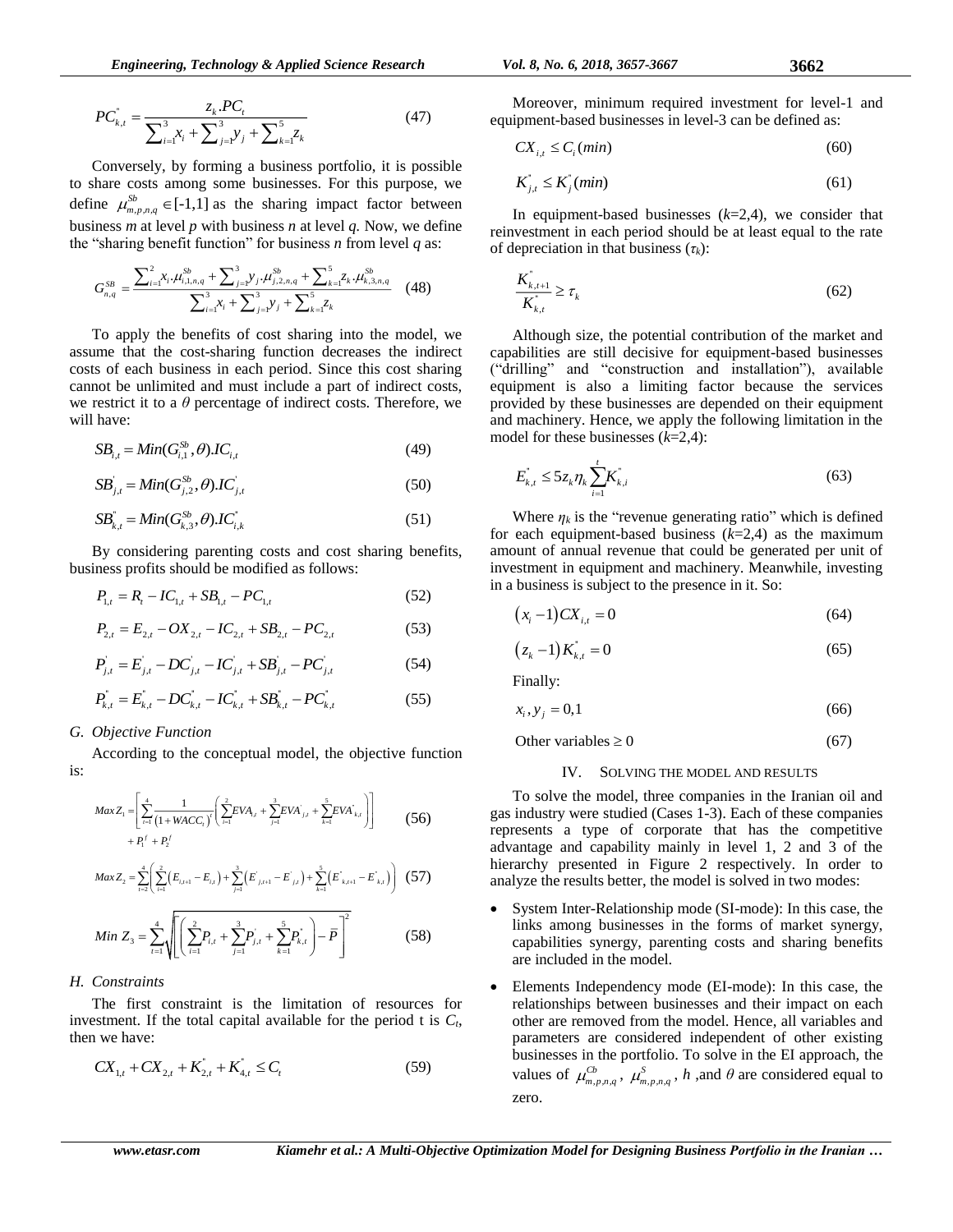TABLE III. LINGUISTIC VARIABLES USED IN THE RESEARCH

| <b>Linguistic variables</b> | <b>Fuzzy number</b> |
|-----------------------------|---------------------|
| Very high (VH)              | (0.9,1, 1)          |
| High(H)                     | (0.7, 0.9, 1)       |
| Medium high (MH)            | (0.5, 0.7, 1)       |
| Medium (M)                  | (0.3, 0.5, 0.7)     |
| Medium low (ML)             | (0.1, 03, 05)       |
| Low (L)                     | (0, 0.1, 0.3)       |
| Very low (VL)               | (0, 0, 0.1)         |

| TABLE IV. | MARKET IMPACT FACTOR $(\mu_{m,p,n,q}^S)$ |
|-----------|------------------------------------------|
|-----------|------------------------------------------|

|       |              |       | $q=1$ |       | $q=2$ |       |                                  | $q=3$ |       |       |       |       |
|-------|--------------|-------|-------|-------|-------|-------|----------------------------------|-------|-------|-------|-------|-------|
|       |              | $n=1$ | $n=2$ | $n=1$ | $n=2$ | $n=3$ | $n=1$                            | $n=2$ | $n=3$ | $n=4$ | $n=5$ | Total |
|       | $m=1$        | 0.000 | 0.190 | 0.430 | 0.430 | 0.033 | 0.550                            | 0.430 | 0.550 | 0.367 | 0.033 | 3.013 |
| $p=1$ | $m=2$        | 0.240 | 0.000 | 0.033 | 0.033 | 0.430 | 0.033                            | 0.033 | 0.033 | 0.367 | 0.550 | 1.752 |
|       | $m=1$        | 0.097 | 0.033 | 0.000 | 0.240 | 0.033 | 0.430                            | 0.430 | 0.097 | 0.033 | 0.033 | 1.426 |
| $p=2$ | $m=2$        | 0.097 | 0.033 | 0.240 | 0.000 | 0.033 | 0.097                            | 0.033 | 0.430 | 0.367 | 0.033 | 1.363 |
|       | $m=3$        | 0.033 | 0.097 | 0.033 | 0.190 | 0.000 | 0.033                            | 0.033 | 0.097 | 0.367 | 0.430 | 1.313 |
|       | $m=1$        | 0.097 | 0.033 | 0.240 | 0.097 | 0.033 | 0.000                            | 0.190 | 0.190 | 0.033 | 0.033 | 0.946 |
|       | $m=2$        | 0.033 | 0.033 | 0.240 | 0.097 | 0.033 | 0.190                            | 0.000 | 0.033 | 0.033 | 0.033 | 0.725 |
| $p=3$ | $m=3$        | 0.067 | 0.033 | 0.097 | 0.240 | 0.033 | 0.190                            | 0.033 | 0.000 | 0.240 | 0.033 | 0.966 |
|       | $m=4$        | 0.033 | 0.033 | 0.033 | 0.097 | 0.097 | 0.033                            | 0.033 | 0.240 | 0.000 | 0.240 | 0.839 |
|       | $m=5$        | 0.033 | 0.097 | 0.033 | 0.097 | 0.240 | 0.033                            | 0.033 | 0.033 | 0.240 | 0.000 | 0.839 |
|       | <b>Total</b> | 0.73  | 0.582 | 1.379 | 1.521 | 0.965 | 1.589<br>1.703<br>2.047<br>1.248 |       | 1.418 |       |       |       |

TABLE V. CAPABILITY IMPACT FACTOR  $(\mu_{m,p,n,q}^{Cb})$ 

|       |              | $q=1$ |       |       | $q=2$ |       | $q=3$ |       |       |       | Total |       |
|-------|--------------|-------|-------|-------|-------|-------|-------|-------|-------|-------|-------|-------|
|       |              | $n=1$ | $n=2$ | $n=1$ | $n=2$ | $n=3$ | $n=1$ | $n=2$ | $n=3$ | $n=4$ | $n=5$ |       |
|       | $m=1$        | 0.000 | 0.217 | 0.190 | 0.083 | 0.033 | 0.083 | 0.083 | 0.083 | 0.067 | 0.033 | 0.872 |
| $p=1$ | $m=2$        | 0.217 | 0.000 | 0.033 | 0.083 | 0.217 | 0.033 | 0.033 | 0.033 | 0.083 | 0.083 | 0.815 |
|       | $m=1$        | 0.217 | 0.033 | 0.000 | 0.067 | 0.033 | 0.083 | 0.190 | 0.067 | 0.033 | 0.033 | 0.756 |
| $p=2$ | $m=2$        | 0.190 | 0.033 | 0.067 | 0.000 | 0.217 | 0.033 | 0.033 | 0.083 | 0.190 | 0.083 | 0.929 |
|       | $m=3$        | 0.033 | 0.217 | 0.033 | 0.217 | 0.000 | 0.033 | 0.033 | 0.083 | 0.190 | 0.083 | 0.922 |
|       | $m=1$        | 0.430 | 0.033 | 0.273 | 0.190 | 0.033 | 0.000 | 0.217 | 0.190 | 0.033 | 0.033 | 1.432 |
|       | $m=2$        | 0.067 | 0.033 | 0.217 | 0.033 | 0.033 | 0.067 | 0.000 | 0.033 | 0.033 | 0.033 | 0.549 |
| $p=3$ | $m=3$        | 0.217 | 0.083 | 0.083 | 0.273 | 0.067 | 0.190 | 0.033 | 0.000 | 0.190 | 0.190 | 1.326 |
|       | $m=4$        | 0.033 | 0.067 | 0.033 | 0.258 | 0.258 | 0.033 | 0.033 | 0.067 | 0.000 | 0.067 | 0.849 |
|       | $m=5$        | 0.033 | 0.430 | 0.033 | 0.083 | 0.273 | 0.033 | 0.033 | 0.217 | 0.190 | 0.000 | 1.325 |
|       | <b>Total</b> | 1.437 | 1.146 | 0.962 | 1.287 | 1.164 | 0.588 | 0.688 | 0.856 | 1.009 | 0.638 |       |

TABLE VI. SHARING IMPACT FACTOR  $(\mu_{m,p,n,q}^{Sb})$ 

|       |              | $q=1$ |       |       | $q=2$ |       |       | $q=3$ |       |       | Total |       |
|-------|--------------|-------|-------|-------|-------|-------|-------|-------|-------|-------|-------|-------|
|       |              | $n=1$ | $n=2$ | $n=1$ | $n=1$ | $n=2$ | $n=1$ | $n=1$ | $n=2$ | $n=1$ | $n=1$ |       |
|       | $m=1$        | 0.000 | 0.387 | 0.175 | 0.175 | 0.033 | 0.175 | 0.058 | 0.175 | 0.033 | 0.058 | 1.269 |
| $p=1$ | $m=2$        | 0.387 | 0.000 | 0.033 | 0.033 | 0.175 | 0.033 | 0.033 | 0.083 | 0.083 | 0.175 | 1.035 |
|       | $m=1$        | 0.175 | 0.033 | 0.000 | 0.175 | 0.058 | 0.175 | 0.217 | 0.083 | 0.058 | 0.058 | 1.032 |
| $p=2$ | $m=2$        | 0.175 | 0.033 | 0.175 | 0.000 | 0.387 | 0.083 | 0.058 | 0.083 | 0.217 | 0.083 | 1.294 |
|       | $m=3$        | 0.033 | 0.175 | 0.058 | 0.387 | 0.000 | 0.083 | 0.058 | 0.083 | 0.217 | 0.083 | 1.177 |
|       | $m=1$        | 0.175 | 0.033 | 0.175 | 0.083 | 0.083 | 0.000 | 0.083 | 0.258 | 0.033 | 0.058 | 0.981 |
|       | $m=2$        | 0.058 | 0.033 | 0.217 | 0.058 | 0.058 | 0.083 | 0.000 | 0.058 | 0.033 | 0.033 | 0.631 |
| $p=3$ | $m=3$        | 0.175 | 0.083 | 0.083 | 0.083 | 0.083 | 0.258 | 0.058 | 0.000 | 0.083 | 0.387 | 1.293 |
|       | $m=4$        | 0.033 | 0.083 | 0.058 | 0.217 | 0.217 | 0.033 | 0.033 | 0.083 | 0.000 | 0.083 | 0.840 |
|       | $m=5$        | 0.058 | 0.175 | 0.058 | 0.083 | 0.083 | 0.058 | 0.033 | 0.387 | 0.083 | 0.000 | 1.018 |
|       | <b>Total</b> | 1.269 | 1.035 | 1.032 | 1.294 | 1.177 | 0.981 | 0.631 | 1.293 | 0.840 | 1.018 |       |

TABLE VII. CAPABILITY LEVEL OF CASES IN EACH BUSINESS

| <b>Parameter</b> | cb,  | $cb_2$       | cb'       | cb', | cb'2         | $cb''_1$ | $cb''_2$ | $cb''_2$ | $cb''_4$ | $cb''_5$ |
|------------------|------|--------------|-----------|------|--------------|----------|----------|----------|----------|----------|
| Case 1           | 0.78 | 0.78         | 0.40      | 0.22 | ሰ ኃኃ<br>∪.∠∠ | 0.40     | 0.78     | 0.40     | 0.08     | 0.08     |
| Case 2           | 0.40 | ሰ ንን<br>0.44 | 0.78      | 0.92 | 0.92         | 0.78     | 0.08     | 0.92     | 0.08     | 0.92     |
| <b>Case 3</b>    | 0.08 | 0.08         | $_{0.08}$ | 0.22 | ሰ ኃኃ<br>v.∠∠ | 0.08     | 0.03     | 0.50     | 0.92     | 0.60     |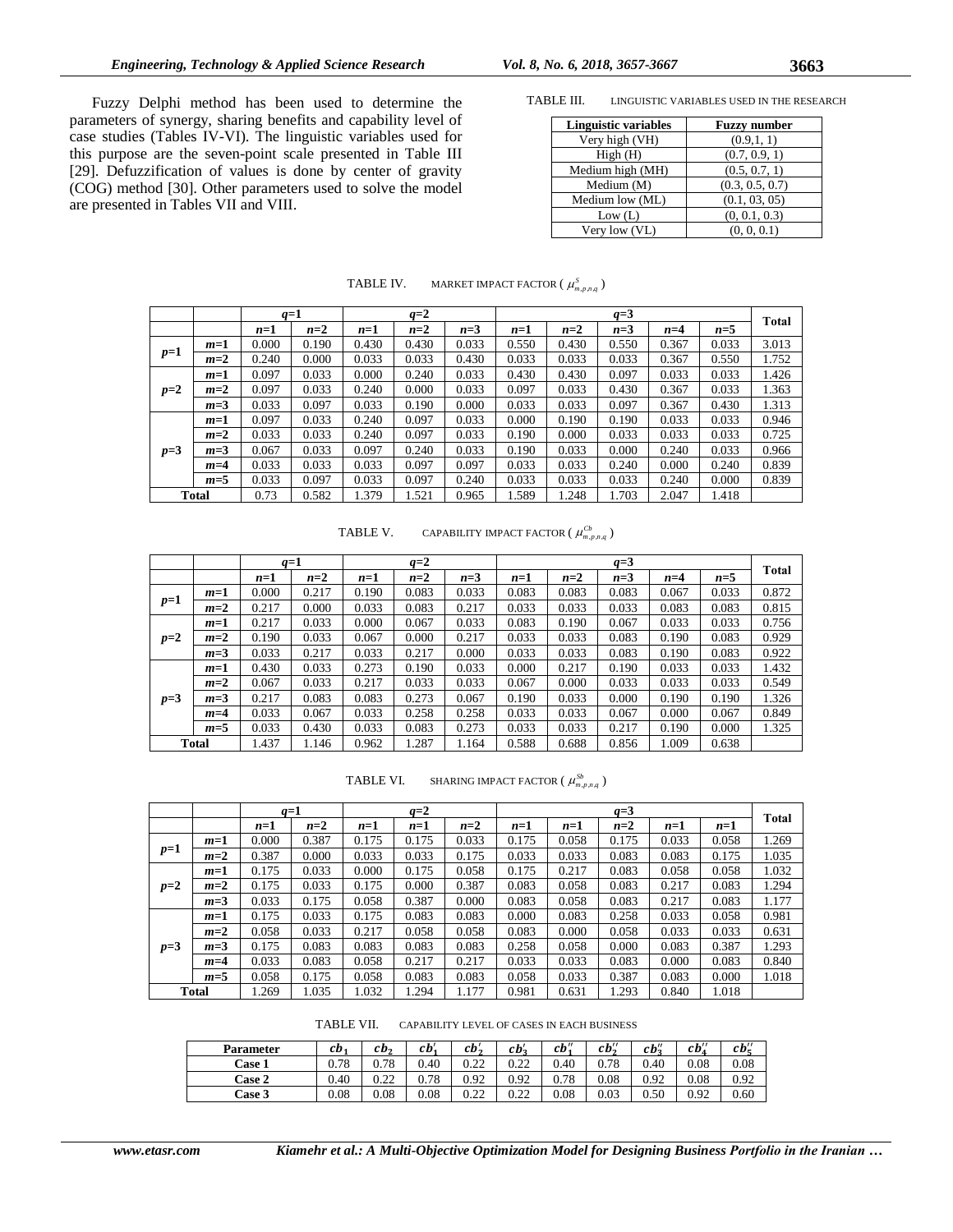| <b>Parameter</b> | <b>Value</b>   | Parameter      | <b>Value</b>  | Parameter                                        | <b>Value</b> | Parameter          | <b>Value</b> |
|------------------|----------------|----------------|---------------|--------------------------------------------------|--------------|--------------------|--------------|
| M'               | 32,000,000,000 | $s''_4$        | 0.15          | cx                                               | 19,800       | $a_{1}$            | 0.0002       |
| $M'_{2}$         | 48,000,000,000 | $s''_{5}$      | 0.10          | $\boldsymbol{\mathsf{O}}\boldsymbol{\mathsf{X}}$ | 56           | a <sub>2</sub>     | 0.0002       |
| $M'_{3}$         | 25,000,000,000 | WACC           | 0.515         |                                                  | 4.8          | $a^{\prime}$       | 0.0020       |
| $M''_1$          | 2,400,000,000  | $c_{0}$        | 2,700,000,000 | $C_1$ (min)                                      | 75,000,000   | $a^{\prime\prime}$ | 0.0020       |
| $M''_2$          | 12,800,000,000 | $Q_0$          | 150,000       | $\mathcal{C}_2$ (min)                            | 150,000,000  | $b_{1}$            | 0.0100       |
| $M''_3$          | 2.400.000.000  | $p_{t}$        | 65            | $K_2''(min)$                                     | 6,000,000    | b <sub>2</sub>     | 0.0100       |
| $M_4''$          | 25.550,000,000 | $m'_{1}$       | 0.07          | $K_4''(min)$                                     | 5.500,000    | $b^{\prime\prime}$ | 0.0500       |
| $M''_{5}$        | 1,250,000,000  | m <sub>2</sub> | 0.08          | $C_t$ -case1                                     | 250,000,000  | $c_{1}$            | 4,950,000    |
| $S'_{1}$         | 0.05           | $m'_{3}$       | 0.08          | $c_{\rm r}$ case2                                | 500,000,000  | c <sub>2</sub>     | 3,700,000    |
| $S_2'$           | 0.05           | $m''_1$        | 0.19          | $c$ . case3                                      | 750,000,000  | $\boldsymbol{c}'$  | 3,050,000    |
| $S'_{2}$         | 0.10           | $m''_2$        | 0.41          | $\eta_{2}$                                       | 1.62         | c''                | 3,050,000    |
| $s''_1$          | 0.05           | $m''_3$        | 0.15          | $\eta_4$                                         | 1.12         | h                  | 0.031        |
| $S_2''$          | 0.05           | $m_4''$        | 0.08          | $\tau_2/\tau_4$                                  | 0.5          |                    |              |
| $s_3''$          | 0.15           | $m''_{\kappa}$ | 0.15          | θ                                                | 0.42         |                    |              |

TABLE VIII. MODEL PARAMETERS

The model we developed in this research is a highly complex one with a NP-Hard type that requires meta-heuristic methods to be solved. Therefore, we used non-dominant genetic algorithm as one of the most efficient and applicable multi-objective methods for obtaining appropriate answers [31]. Studies have shown that the improved version of this algorithm (NSGA-II) has better performance and less computational complexity than the previous versions, and provides better answers than the other presented algorithms [32]. Using this algorithm, the model is solved by Matlab software for each of the three cases in both EI and SI modes. The initial population is 200, the number of generations is 100, and the crossover rate is 0.8. The chromosome defined for solving this model is a string of length 26, 10 of which (to enter or not enter into a business) are Boolean variables. The rest (investment variables) are continuous variables. The objective function values for the answers set are shown in Figures 4 to 9 in the form of the Pareto front. Square polynomial fitting is used in order to gain a better picture of answers. In order to improve the results and reduce the impact of out-of-range answers, bi-square method has been used for robust fitting.



Fig. 3. Pareto front of objective functions for the first case - SI mode



Fig. 4. Pareto front of objective functions for the first case - EI mode



Fig. 5. Pareto front of objective functions for the second case - SI mode



Fig. 6. Pareto front of objective functions for the second case - EI mode



Fig. 7. Pareto front of objective functions for the third case - SI mode

In Figures 9-11, values of each objective function for the three cases are shown in both SI and EI modes.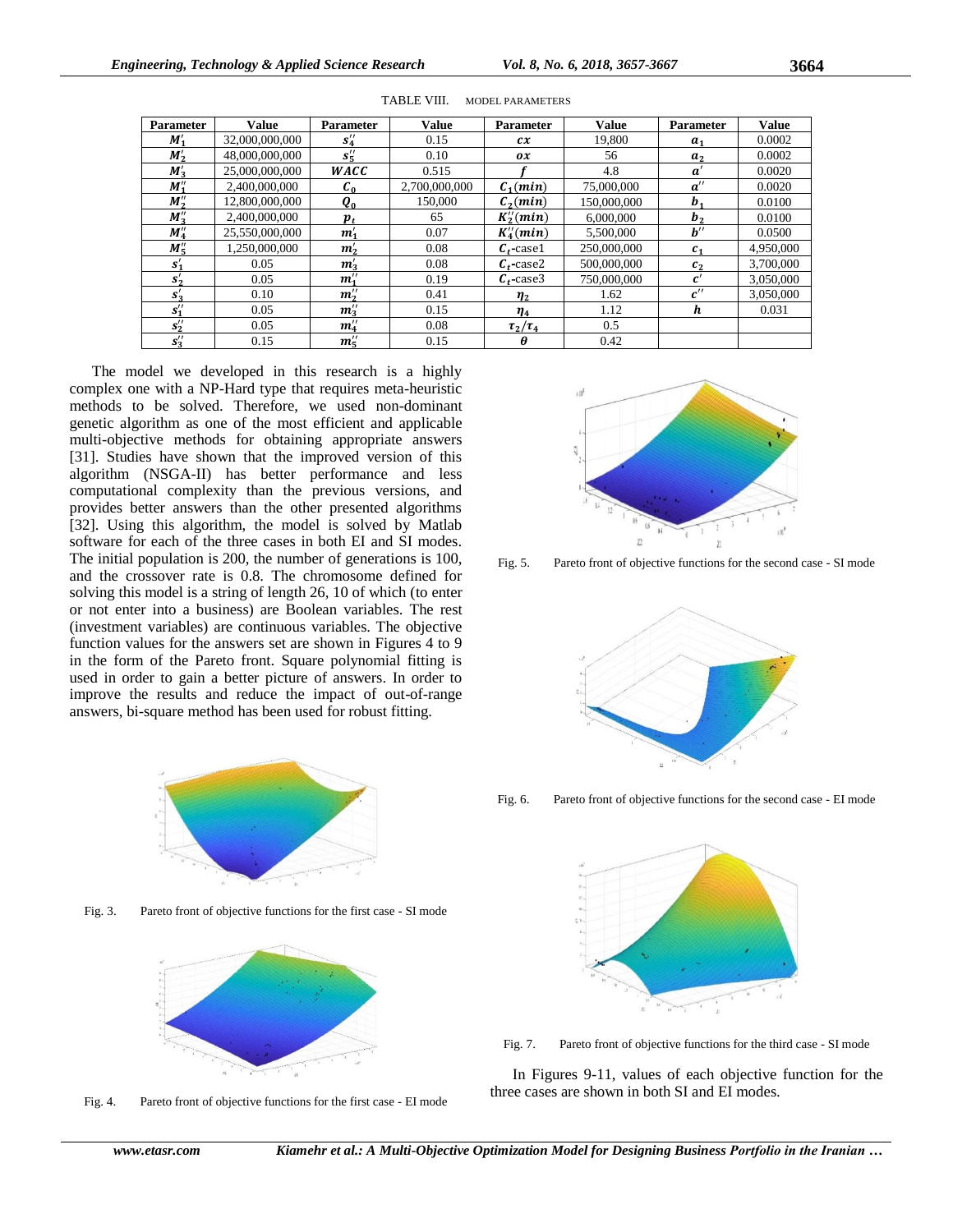

Fig. 8. Pareto front of objective functions for the third case - EI mode



Fig. 9. Z1 for the three cases in SI and EI modes



Fig. 10. Z2 for the three cases in SI and EI modes



Fig. 11. Z3 for the three cases in SI and EI modes

In order to analyze the results obtained from decision variables, which represent entering or not entering into a business, the simple mean of values in each set of answers is calculated and presented separately for EI and SI modes in Figures 12 and 13.



Fig. 12. Enter/not enter decision variable for the three cases - SI mode



Fig. 13. Enter/not enter decision variable for the three cases - EI mode

## V. DISCUSSION AND CONCLUSION

The main achievement of this research is the structuring and formulation of qualitative concepts of corporate strategy in form of a quantitative optimization model. It can support top management in the process of strategic decision making and designing business portfolio.

Analyzing synergistic impact factors shows that having engineering business in the portfolio has the greatest impact on improving the capability-level of other businesses. On the other hand, "Development and production" and "refining" businesses, followed by level-2 businesses, have the most positive impact on increasing the market share of other businesses. Such pattern shows that specialized and knowledge cores, which in the studied industry means engineering capabilities, have a significant role in enhancing the firm's capabilities even in upstream businesses. Hence, maintaining such businesses in vertical integration structure instead of outsourcing is feasible. For example, engaging in "subsurface engineering" (*k*=1) that provides capabilities such as reservoir engineering and geology can affect the firm's capabilities in the "development and production" (*i*=1) and promote it. Moreover, entering into upstream businesses of the value chain can create internal markets for downstream businesses. In other words, in addition to direct benefits, investing in an upstream-level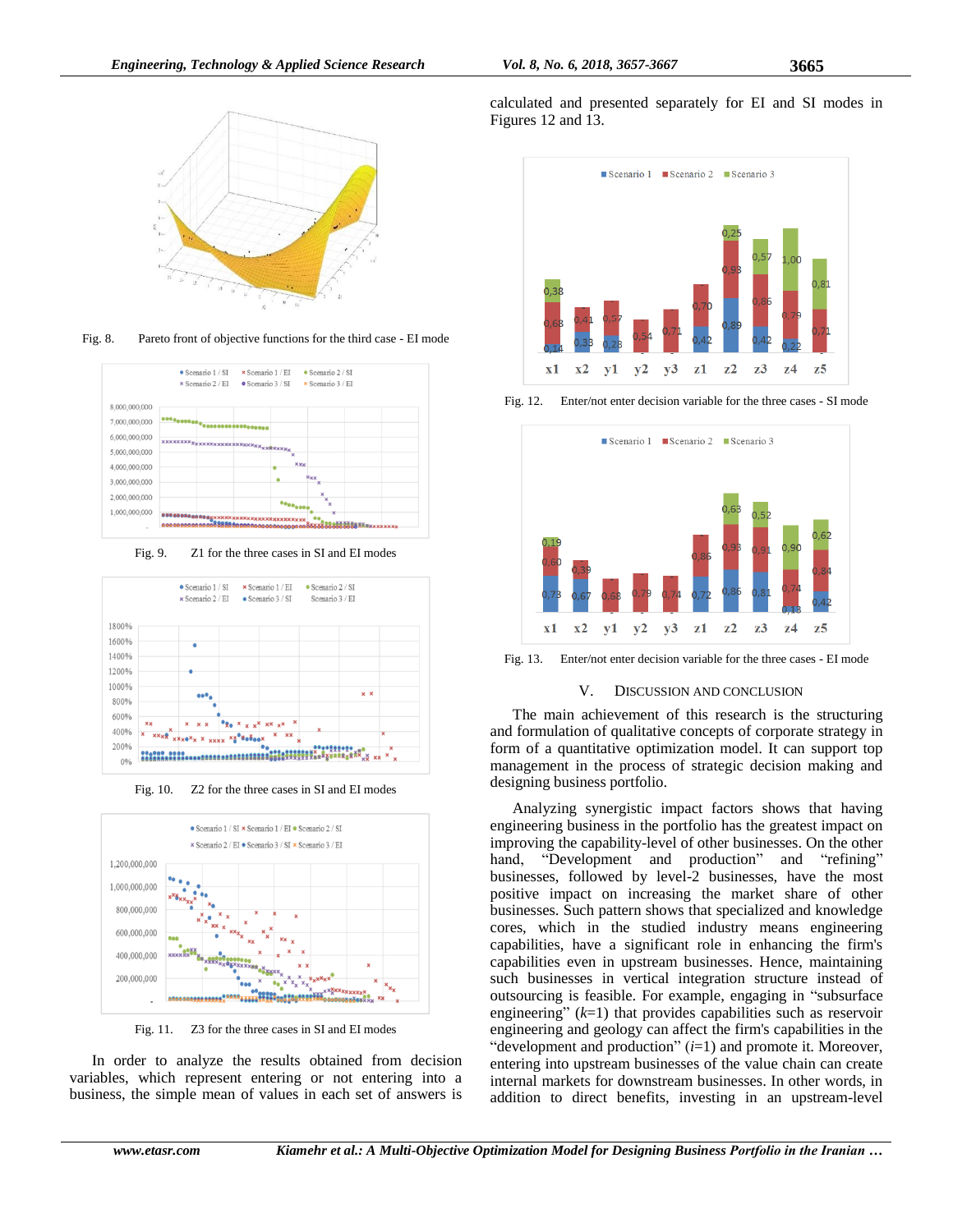business can indirectly lead to new sources of income for the downstream businesses of a portfolio. Nevertheless, such benefits should be evaluated considering the costs incurred by entering the business, required investment and parenting costs needed for holding management. Legal barriers or strategic directions for assigning work to subsidiaries should also be considered in this regard.

Findings also show that the portfolio of the level-2 firm (case 2) performs better from the value adding point of view compared to level-1 companies (case 1). Although these results are obtained within our defined assumptions and constraints, it shows that presence in higher-level businesses does not necessarily mean more economic value added. Corporate managers should choose the optimum portfolio by considering internal factors such as the level of capabilities and external factors such as market potentials, as well as the interactions among businesses and their impact on each other. Besides, the optimal diversification-concentration strategies for each type of corporation could by proposed based on results:

- Type 1 (high level of competitive advantages and capabilities in level-1 businesses): The portfolio should be formed with a focus on level-1 capital-based businesses, including "development and production" and "refinement" along with outsourcing of level-2 E&C operations. In order to play a better role as an employer, protecting corporate investments, benefit from internal markets and reduce risk, applying a "limited and relevant diversification" can be considered by entering into some level-3 businesses, especially engineering businesses.
- Type 2 (high level of competitive advantages and capabilities in level-2 businesses): The best strategy for these firms is "diversification"|. These firms would be better placed in all level-2 E&C businesses, upstream and downstream. It is also better for these companies to include "engineering" in their business portfolio as it makes them more capable and with better performance in level-2 contracting tasks.
- Type 3 (high level of competitive advantage and capabilities in level-3 businesses): The appropriate strategy for these firms is "focus". These firms must refrain from engaging in field development and production contracts, investment, ownership of refineries and E&C businesses of Level-2. On the contrary, they should focus on those specialized engineering services in which they are more capable and competitive.

The findings also confirm that portfolio business performance (as a whole) is different from the total revenueexpenditure structure of individual business. Presence in a business can change the components of another business and, consequently, its revenue-expenditure structure. This effect does not necessarily mean that the values of the objective functions are improved when considering the whole portfolio, but could provide a more realistic picture of the portfolio's value-adding potential.

## VI. FUTURE WORK SUGGESTIONS

Given the wide range of stakeholders and decision criteria, further objectives could be included in prospective models, especially non-financial and non-economic ones such as environmental impacts or sustainable development, which have considerable importance in decision making for oil industry. Also, criteria such as employment creation and energy security that are of interest to national oil companies could be considered in future optimizations. Moreover, the dynamics of the relationship between variables over time periods can be applied in the model. For example, a continuous presence in a business can improve the market position in an upcoming period, and it will provide the firm with a competitive advantage compared to a newcomer. In addition, many of the variables used as deterministic variables can actually be defined as probabilistic variables, thus, the model becomes a probabilistic optimization model, in which the risk concept will be closer to real situations by covering issues beyond the fluctuations of profitability as it is considered in this research.

#### **REFERENCES**

- [1] L. G. Franko, "The death of diversification? The focusing of the world's industrial corporates, 1980-2000", Business Horizons, Vol. 47, No. 4, pp. 41-50, 2004
- [2] R. M. Grant, Contemporary Strategy Analysis: Text and Cases Edition, John Wiley & Sons, 2016
- [3] P. Ghemawat, "Competition and business strategy in historical perspective", Business History Review, Vol. 76, No. 1, pp. 37-74, 2002
- [4] R. A. Proctor, J. S. Hassard, "Towards a New Model for Product Portfolio Analysis", Management Decision, Vol. 28, No. 3, 1990
- [5] R. Mansini, W. Ogryczak, M. G. Speranza, "Twenty years of linear programming based portfolio optimization", European Journal of Operational Research, Vol. 234, No. 2, pp. 518-535, 2014
- [6] G. Johnson, K. Scholes, R. Whittington, Exploring Corporate Strategy: Text & Cases, Pearson Education, 2008
- [7] M. E. Porter, "From competitive advantage to corporate strategy", in: Managing the Multibusiness Company: Strategic Issues for Diversified Groups, Cengage Learning EMEA, 1996
- [8] J. R. Graham, M. L. Lemmon, J. G. Wolf, "Does corporate diversification destroy value?", The Journal of Finance, Vol. 57, No. 2, pp. 695-720, 2002
- [9] O. A. Lamont, C. Polk, "Does diversification destroy value? Evidence from the industry shocks", Journal of Financial Economics, Vol. 63, No. 1, pp. 51-77, 2002
- [10] J. D. Martin, A. Sayrak, "Corporate diversification and shareholder value: a survey of recent literature", Journal of Corporate Finance, Vol. 9, No. 1, pp. 37-57, 2003
- [11] J. A. Doukas, O. B. Kan, "Does global diversification destroy corporate value?", Journal of International Business Studies, Vol. 37, No. 3, pp. 352-371, 2006
- [12] R. P. Rumelt, "Diversification strategy and profitability", Strategic Management Journal, Vol. 3, No. 4, pp. 359-369, 1982
- [13] S. A. Mansi, D. M. Reeb, "Corporate diversification: what gets discounted?", The Journal of Finance, Vol. 57, No. 5, pp. 2167-2183, 2002
- [14] N. Berger, J. D. Cummins, M. A. Weiss, H. Zi, "Conglomeration versus strategic focus: Evidence from the insurance industry", Journal of Financial Intermediation, Vol. 9, No. 4, pp. 323-362, 2000
- [15] S. P. Ferris, N. Sen, C. Y. Lim, G. H. Yeo, "Corporate focus versus diversification: the role of growth opportunities and cashflow", Journal of International Financial Markets, Institutions and Money, Vol. 12, No. 3, pp. 231-252, 2002